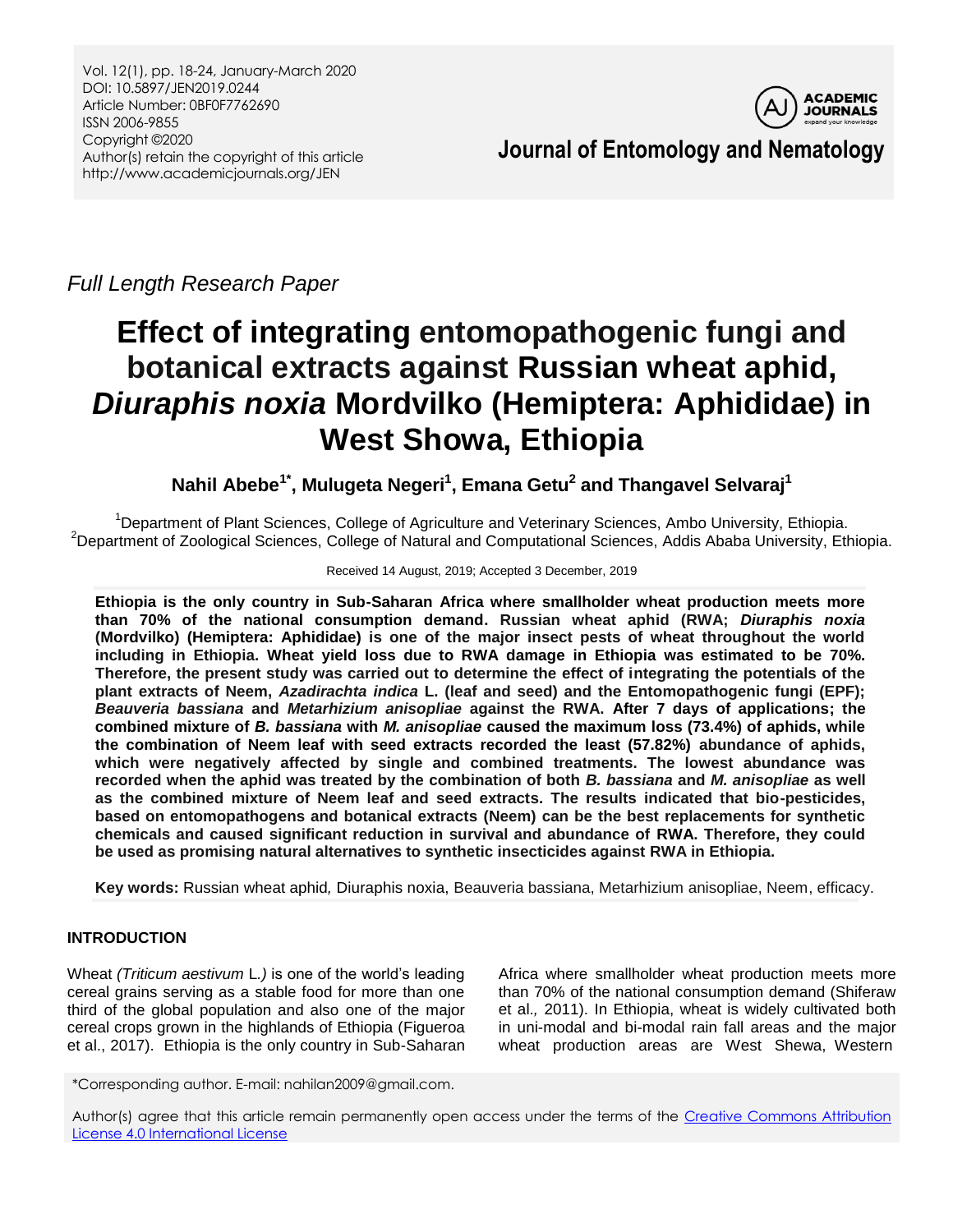Harerghe, Illubabur, Bale, Arsi, Shewa, Sidamo, Tigray, Northern Gondar and Gojam zones in Ethiopia (Hundie et al., 2000). The area under wheat production in Ethiopia is estimated to be about 1.5 million hectares and it is cultivated in a wide altitude range from 1500 to 3000 m. a. s. l. However, the most suitable agro-ecological zones for wheat production fall between 1900 and 2700 m. a. s. l (Beyene*,* 2017; Hill and Fuje, 2017).

Bread wheat (*Triticum aestivum* L.) and durum wheat (*T. turgidum* L. *var. durum*) are the two species which are mainly cultivated by small scale farmers in Ethiopia which are grown in the country both for food and income generation purposes. The crop has high economic value in Ethiopia and the area cultivated under wheat had increased production and productivity of the crop in the last few years. The national average yield is estimated to 2.4 tons/ha (CSA, 2015). According to CSA (2016/17), in Ethiopia wheat is produced on 1.7 million hectares of land with annual average production of about 2.6 metric tons, which is by far below the world's average yield/ha which is about 3.3 tones/ha (Curtis et al., 2002). The low productivity of the crop is attributed to number of factors including biotic (diseases, insects and weeds), abiotic (drought, acidity, alkaline, extreme temperatures, depleted soil fertility and snow) and low adoption of new agricultural technologies (Ayele et al., 2008). The wheat production is decreased due to biotic factors, such as incidence of insect pests and diseases. Aphids cause yield losses either directly (35-40%) by sucking the sap of the plants or indirectly (20-80%) by transmitting viral and fungal diseases (Aslam et al., 2005). Among the different insect pests, the Russian wheat aphid (RWA), *Diuraphis noxia* (Hemiptera: Aphididae) is one of the major insect pest problem of wheat worldwide (Botha et al.*,* 2006) including Ethiopia. This species causes serious yield losses by direct feeding and indirectly by spreading wheat pathogens during early stages of wheat crop (Aslam et al., 2005). Wheat yield loss due to RWA damage in Ethiopia was estimated to be 70% (Miller and Haile, 1988); this occurred during years of rainfall shortage, which favors the development of the pest population (Kinelskaya, 2010).

Bio-pesticides, based on entomopathogenic fungi (EPF) and botanicals are the best replacements for the synthetic chemicals (Ali et al.*,* 2018). Among the EPF, *Beauveria bassiana and Metarhizium anisopliae* are broadly used for the bio-control of many insect pests because of its virulence (Barbarin et al.*,* 2012; Reddy et al., 2014). Some botanicals possess an insecticidal activity. Among different botanicals, Neem products can result in different concentrations of the active compounds, as well as different biological effectiveness (Roychoudhury, 2016). The compatibility between EPFs and botanicals are the selection of appropriate products under IPM programs (Neves et al., 2001). Such combined applications can improve the efficacy of control by reducing the applied amounts, minimizing

environmental pollution threats and build-up of pest resistance (Usha et al.*,* 2014). Therefore, the present study was conducted to determine the effect of integrating the potentials of the plant extracts of *Azadirachta indica* (Neem leaf and seed) and the entomopathogenic fungi; *Beauveria bassiana* and *Metarhizium anisopliae* against RWA under field conditions.

#### **MATERIALS AND METHODS**

The experimental study was conducted in selected districts of West Showa Zone, Ethiopia during the off season of 2018/19 separately. The study localities have a bimodal rainfall distribution and also a typical sub-humid, high altitude agro-climatic zone. The West Shewa zone is located at latitude (N) 8°57' and longitude (E) 38°07', the altitude ranging from 1380 to 3300 m. a. s. l. and the average rainfall of 600 to 1900 mm. The mean minimum and maximum air temperature of the area is 17.2 and 24.4°C, respectively. The soil of the experimental study site is vertisol with light black in color and sandy loam soil type with pH value of 6.8.

#### **Experimental materials used**

The entomopathogenic fungi, *Beauveria bassiana (*PPRC-56) and *Metarhizium anisopliae* (PPRC-2) were obtained from Ambo Plant Protection Agricultural Research Center, Ethiopia. The fresh leaves and seeds of Neem (*Azadirachta indica L*.) were collected from Melkassa Research Center, Melkassa, Ethiopia.

#### **Preparation of Neem leaves and seed extracts and EPF**

The fresh leaves and seeds of Neem were shade dried and then separately made powdered form using an electric grinder. The dried plant extracts were prepared by the method of Ali et al. (2018). After evaporation by using rotary evaporator at 60°C under vacuum, the dried plant extracts were brought to constant volume, using a hot air oven (60°C). These extracts were stored under 4°C till used as a stock solution. Seven percent concentration of Neem leaf and seed extracts were prepared by dilution with distilled water from the stock solution for experimental evaluation. The entomopathogenic fungi, *B. bassiana* (PPRC-56) and *M. anisopliae* (PPRC-2) were prepared at CFU count of 10<sup>-8</sup> fungal spores/g. The concentrations of  $10^{-8}$  spores/ml of EPF were obtained by dissolving 1 g EPF formulations in 100 ml of water to apply on the aphids.

#### **Experimental design, treatments and applications**

The field trial consisted of two entomopathogenic fungi (alone and in combination) and one botanical, Neem (leaf and seed alone and in combination), two standard checks (Dimeto 40% WP and Malamar 50% WP insecticides) and one untreated control. The experimental design was randomized complete blocks with nine treatments replicated three times that were evaluated against RWA during the off - cropping season of 2018-2019. The following treatments were:

- 
- T1 *Beauveria bassiana alone* T2 - *Metarhizium anisopliae alone*
- T3 Combination of both EPF
- T4 Neem leaf extract alone
- T5 Neem seed extract alone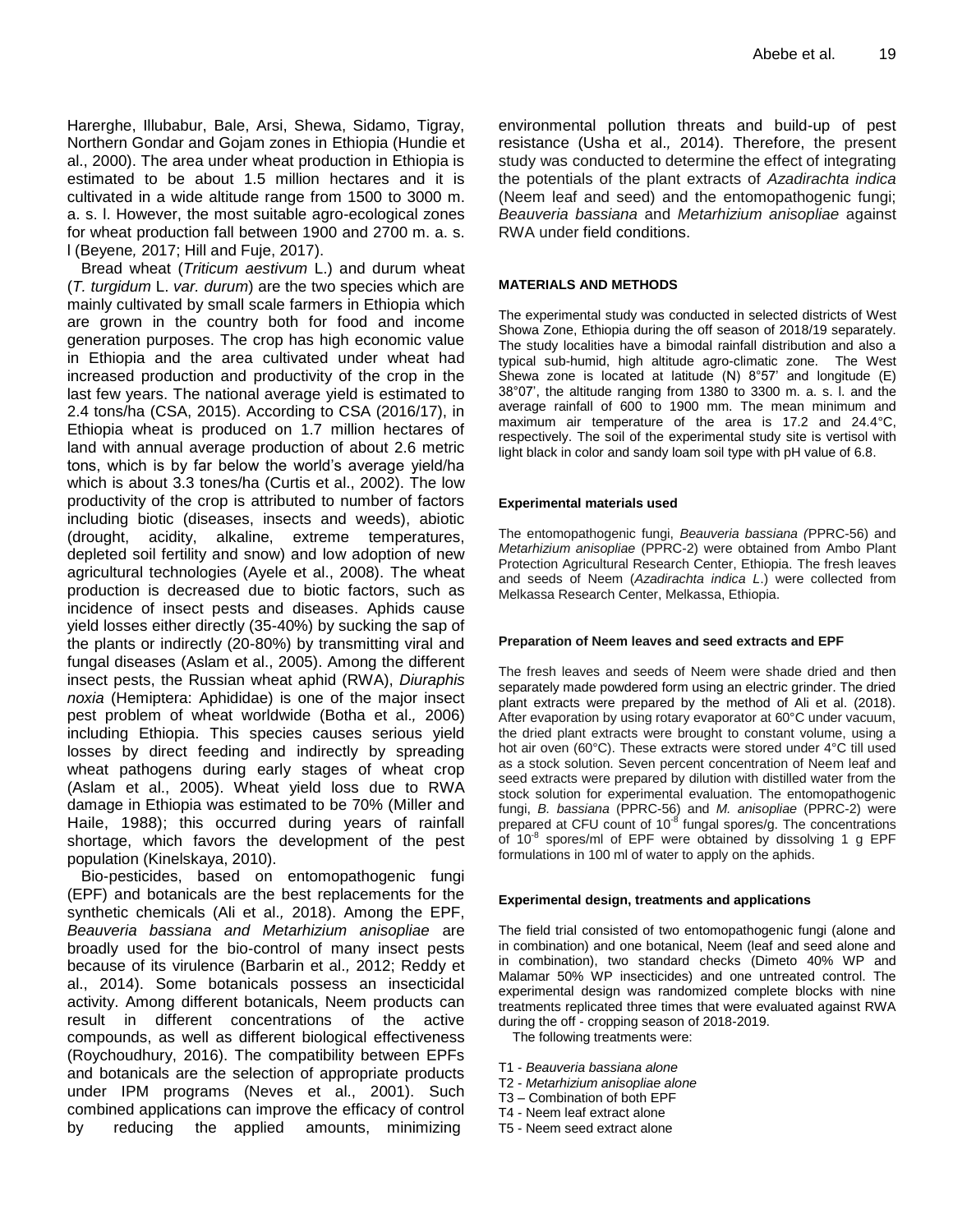T6 – Combination of both plant extracts. T7 **-** Dimeto 40% EC (Standard check) T8 - Malamar 50% EC (Standard check) T9 - Control

Plot size was consisted of 1.5 m  $\times$  3 m and row spacing of 30 cm with 5 seedlings in each row with three rows per plot harvested and each row accommodating 20 plants. The two bio-control agents of EPF were applied as suspension of the concentrations of  $10^8$ spores/ml were obtained by dissolving 1 g EPF formulations in 100 ml of water to apply on the aphids at the time of sowing on the field. The EPF, *B. bassiana* causes white muscadine disease in insects (Groden, 1999). When spores of this fungus come in contact with the insect cuticle, they germinate and grow directly through the cuticle to the inner body of their host even without being consumed and proliferate throughout the host's body producing toxins, and eventually killing it. Once the fungus has killed its host, it grows back out through the softer portions of the cuticle covering the insect with a layer of white mold that gives rise to its common name "white muscadine disease".

Seven percent concentration of Neem leaf and seed extracts were prepared by dilution with distilled water from the stock solution for experimental evaluation sprayed on the aphids at the time of sowing on the field. Neem products work as insect growth regulators, anti-feedants, ovi-position detterants, sterilants, repellents and comprise residual insecticidal properties. All the recommended agronomic practices for wheat production were used as described by Anon (1989). Weeding was performed twice, after two weeks of the plant emergence and 25 days after emergence.

#### **Data collection and statistical analysis**

The daily percent efficacy (N±SE) of aphids present in the field was recorded after the treatment with different botanicals and entomopathogenic fungi alone and in combinations. The data collected from different sources was analyzed using descriptive statistics (mean, frequency etc). The mean comparisons of the parameters were tested by significance difference level and probability at 5% and simple correlation analysis was made. The evaluation of the tested materials and techniques was based on the incidence percentage and corrected by Abbot's formula (Abbott, 1925).

$$
Efficacy\% = \left(\frac{\text{pre spray count} - \text{Post spray count}}{\text{prespraycount}}\right) * 100
$$

The efficacy percentage data were subjected to factorial analysis of variance (ANOVA), using Statistically Analysis Software (SAS, 2000). The means comparisons were compared by applying Duncan's Multiple Range Test (DMRT) at 5% level of significance to evaluate the impact of treatments on abundance of treated Russian wheat aphids. The results was summarized and presented in tabular and graphical forms.

## **RESULTS AND DISCUSSION**

## **Effect of Neem leaves and seeds and entomopathogenic fungi against Russian wheat aphids**

The combinations of EPF, *B. bassiana* with *M. anisopliae*  recorded great latent by causing significantly higher efficacy within 168 h as compared to other treatments

against RWA (LSD= 1.013,  $CV = 23$  and  $SE_{\pm} = 5.48$ ) which was followed by the combinations of neem leaves and seed extracts that recorded significantly after 168 h, while the lowest efficacy (38.33%) was recorded in the control treatment after 168 h. The remaining treatments caused half way efficacy among the treated aphids. More than half of the treated aphids recorded high after 96 h in T4, T5 and T6, while in other treatments, the efficacy was comparatively intermediate, but higher than the control treatment (Table 1). T1, T2 and T3, also showed little efficacy among treated aphids after 96 h, but, Vu et al. (2007) and Kim et al. (2013) were reported, the EPF was recorded the substantial efficacy in aphids after 24 h. In this study, after 7 days, total aphids efficacy percentage (corrected by using Abbot's formula) indicated that the binary mixture of *B. bassiana* and *M. anisopliae* caused the maximum efficacy (73.4%). Neem leaf and seed extract also gave significantly higher (57.82%) efficacy percentage among the treated aphids, after 7 day with respect to other treatments. The binary mixture of *B. bassiana* with *M. anisopliae* showed the maximum efficacy percentage (53.4%) after 144 h, while the other treatments imposed the intermediate rates by 38.33% after 7 days of botanical applications (Figure 1). The results is similar with Kim et al. (2013) and Saleh et al. (2016) which reported that *B. bassiana* and *M. anisopliae* showed deleterious effects to different aphid species quoted by Sajjad et al. (2018). The variations among efficacy percentages were not significantly different at all the treatments (LSD =  $0.865$ , CV = 20, and  $SE_{\pm}$  = 4.00). The present study showed the virulence of EPF (*B. bassiana* and *M. anisopliae*) and botanical extracts (neem) against the RWA confirmed with Sajjad et al. (2018) that compatibility of entomopathogenic fungi and botanical extracts against the wheat aphid, *Sitobion avenae* (Hemiptera: Aphididae). *B. bassiana* was significantly effective when applied singly or in combination with *M. anisopliae*. This result is similar with Kim et al. (2013), that biological control of aphid using fungal culture and culture filtrates of *Beauveria bassiana*. According to Sajjad et al. (2018) reported that EPF, *B. bassiana* caused high losses among the treated wheat aphid due to mycosis, secreting specific hydrolytic enzymes such as proteinase, chitinase and lipase.

*Metarhizium anisopliae* had less efficacy compared to *B. bassiana.* However, *B. bassiana was* caused more than (73.82%) efficacy percentage at a single or a binary mixture treatment. The results confirmed that with Castiglioni et al. (2003) reported that compatibility between *B. bassiana* and *M. anisopliae* in the control of *H. tenuis*. The previous study of Kim et al. (2013) and Saleh et al. (2016) also acknowledged that *B. bassiana* and *M. anisopliae* showed deleterious effects to different aphid species which is cited by Sajjad et al. (2018). Neem extracts also caused higher efficacy rates in the RWA followed by *B. bassiana* and *M. anisopliae*. Also according to several authors reported that, fatalities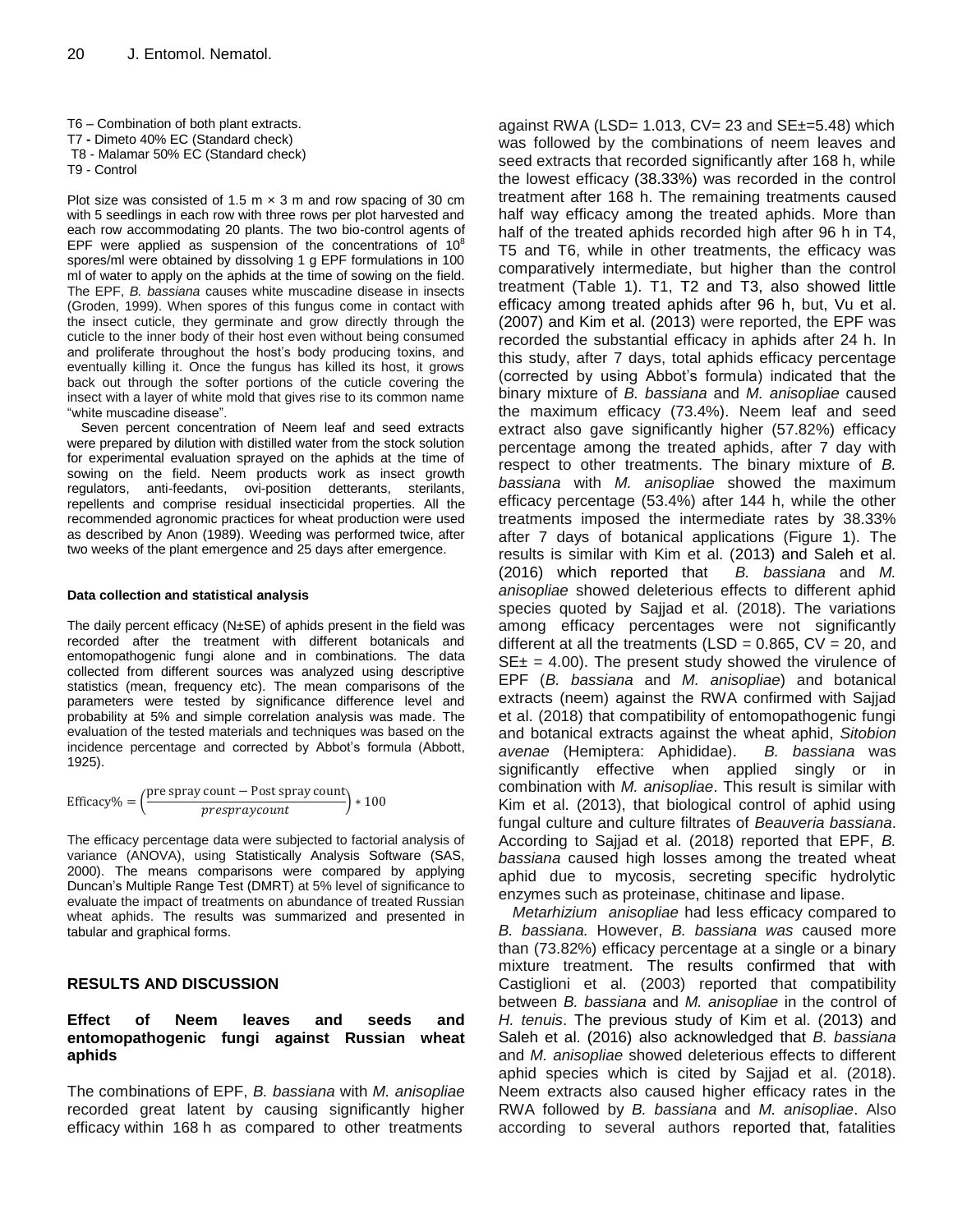| Treatments*        | Mean percentage                |                                |                                |                                |                               |                                |                                |  |  |  |
|--------------------|--------------------------------|--------------------------------|--------------------------------|--------------------------------|-------------------------------|--------------------------------|--------------------------------|--|--|--|
|                    | 24 h                           | 48 h                           | 72 h                           | 96 h                           | 120 h                         | 144 h                          | 168 h                          |  |  |  |
| T <sub>1</sub>     | $14.89 \pm 0.26$ <sup>b</sup>  | $21.47\pm0.37$ <sup>bc</sup>   | $35.3 \pm 0.62$ <sup>bc</sup>  | $35.3 \pm 0.62$ <sup>bc</sup>  | 43.05 $\pm$ 0.75 $\degree$    | 46.95 $\pm$ 0.82 $\degree$     | $50.7 \pm 0.89^{bc}$           |  |  |  |
| T <sub>2</sub>     | $14.89 \pm 0.26^{\rm b}$       | $31.05 \pm 0.54$ <sup>bc</sup> | $31.05 \pm 0.54$ <sup>bc</sup> | $43.05 \pm 0.75$ <sup>bc</sup> | 43.05 $\pm$ 0.75 $\degree$    | $43.05 \pm 0.75$ <sup>bc</sup> | 46.95 $\pm$ 0.82 <sup>bc</sup> |  |  |  |
| T <sub>3</sub>     | $21.47 \pm 0.37$ <sup>bc</sup> | $26.57 \pm 0.46$ <sup>bc</sup> | 43.09 $\pm$ 0.75 <sup>cd</sup> | $39.23 \pm 0.68$ <sup>bc</sup> | 46.95±0.82 <sup>c</sup>       | 46.95±0.82 <sup>c</sup>        | 58.95±1.03 <sup>cd</sup>       |  |  |  |
| T4                 | $16.02 \pm 0.28$ <sup>cd</sup> | $28.72 \pm 0.50^{bc}$          | $28.72 \pm 0.50^{bc}$          | $33.66 \pm 0.59$ <sup>bc</sup> | 38.25±0.67 <sup>c</sup>       | $38.25 \pm 0.67$ <sup>bc</sup> | 38.25±0.67 <sup>b</sup>        |  |  |  |
| T <sub>5</sub>     | $14.87 \pm 0.26^{\rm b}$       | $14.89 \pm 0.26^{\rm b}$       | $21.47 \pm 0.37$ <sup>b</sup>  | $26.57 \pm 0.46^{\mathrm{b}}$  | 31.05 $\pm$ 0.54 $^{\rm b}$   | $35.3 \pm 0.62^{\mathrm{b}}$   | 43.05 $\pm$ 0.75 <sup>b</sup>  |  |  |  |
| T <sub>6</sub>     | $16.02 \pm 0.28^{bcd}$         | $16.02 \pm 0.28$ <sup>bc</sup> | $28.72 \pm 0.50^{bc}$          | 33.66±0.59 <sup>bc</sup>       | 38.26 $\pm$ 0.67 $\degree$    | $41.39 \pm 0.72$ <sup>bc</sup> | 49.5 $\pm$ 0.86 $^{\rm b}$     |  |  |  |
| T7                 | $37.78 \pm 0.66^d$             | 41.39±0.72 <sup>c</sup>        | 55.96 $\pm$ 0.98 $^{\text{d}}$ | $0.00 \pm 0.00$ <sup>e</sup>   | $0.00 \pm 0.00$ <sup>e</sup>  | $0.00 \pm 0.00$ ) <sup>e</sup> | $0.00 \pm 0.00$ <sup>e</sup>   |  |  |  |
| T8                 | $38.55 \pm 0.67^d$             | $45\pm0.79$ <sup>c</sup>       | 61.91 $\pm$ 1.08 <sup>d</sup>  | $61.91 \pm 1.08^{\circ}$       | 61.91 $\pm$ 1.08 <sup>d</sup> | $65.95 \pm 1.15$ <sup>a</sup>  | 70.05±1.22 <sup>d</sup>        |  |  |  |
| T <sub>9</sub>     | $0.00 \pm 0.00^e$              | $0.00 \pm 0.00^e$              | $0.00 \pm 0.00^e$              | $0.00 \pm 0.00^e$              | $0.00 \pm 0.00^e$             | $0.00 \pm 0.00^e$              | $0.00 \pm 0.00^e$              |  |  |  |
| <b>LSd at 0.01</b> | 0.970                          | 1.615                          | 1.49                           | 1.033                          | 0.97                          | 0.865                          | 1.013                          |  |  |  |
| CV <sub>0</sub>    | 12.52                          | 22.49                          | 24.54                          | 19.42                          | 20.37                         | 20.00                          | 23.59                          |  |  |  |
| $SE_{\pm}$         | 5.04                           | 13.93                          | 11.99                          | 5.70                           | 4.59                          | 4.00                           | 5.48                           |  |  |  |

**Table 1.** Mean percent efficacy % (N±SE) of botanicals and EPF under field conditions.

Means showing the same letter within a column are not significantly different (P ≤ 0.05) \*T1 = *Beauveria bassiana alone*; T2 = *Metarhizium anisopliae alone*; T3 = Combination of *B. bassiana + M. anisopliae*; T4 = Neem Leaf extracts alone; T5 = Neem seed extracts alone; T6 = Combination of neem leaf + seed extracts; T7 **=** Dimeto 40% EC Standard Check, T8 = Malamar 50% Standard check EC W/V, T9 = Control/untreated.



aphids after 7 days of application both in combination and alone.

caused by neem extracts were well documented showing that neem-based products and certain botanicals had a good potential to minimize the populations of different aphid species by reducing their survival and productiveness with their physical and biological actions (Pavela et al.*,* 2004; Patil and Chavan, 2009; Nia et al.*,* 2015; Sharma et al., 2016). The highest efficacy percentage was recorded when *B. bassiana* was applied in combination with *M. anisopliae* (Figure 1). The study result is similar to previous study of Wang and Knudsen (1993) which shows the effect of *B. bassiana* on fecundity of the RWA. The study also agree with, Castiglioni et al. (2003), which gave an accounted on the compatibility between *B. bassiana* and *M. anisopliae* with Nimkol-L in the control of *H. tenuis*. Neem extract possesses chemical compounds, which can cause disturbance in digestion,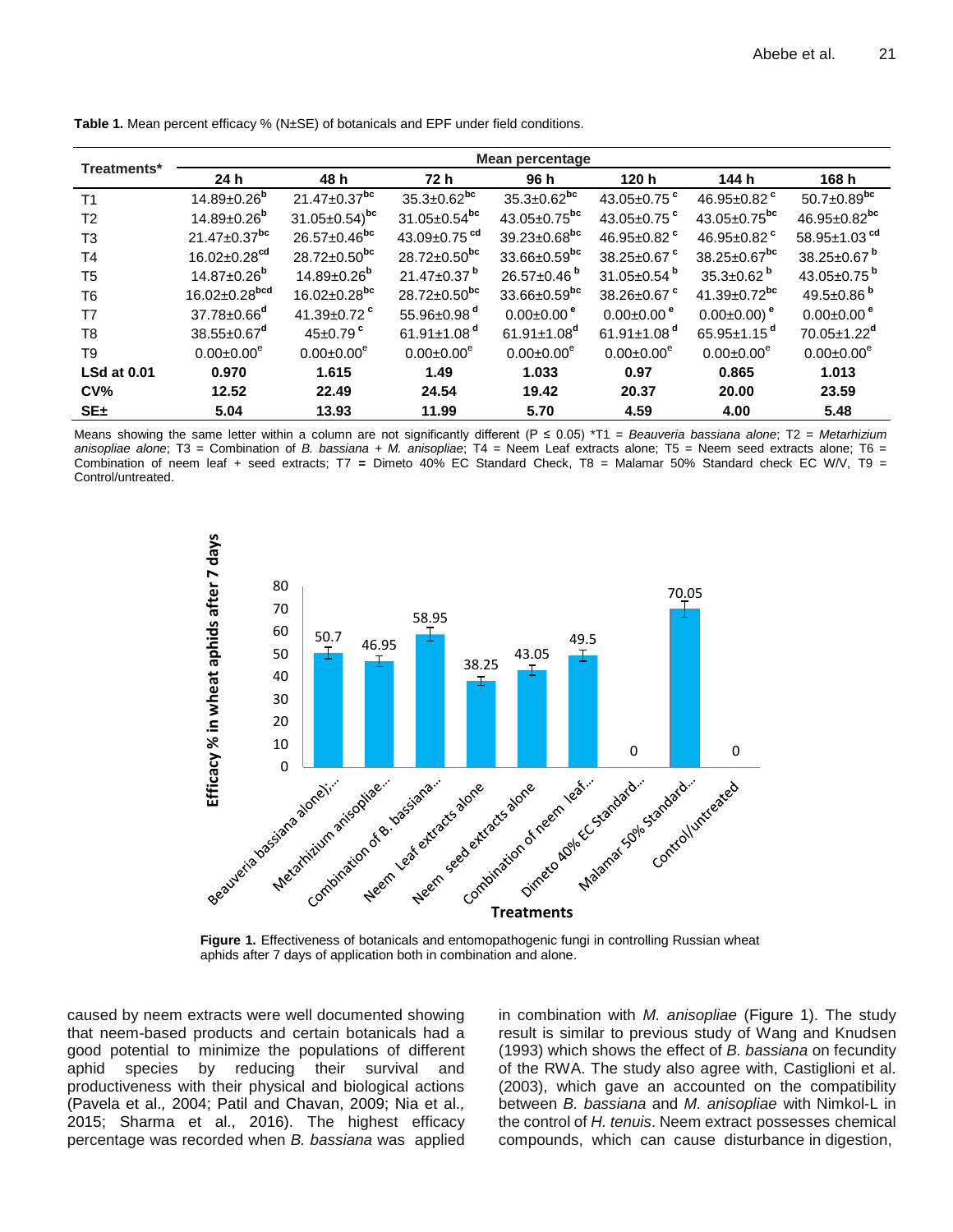

**Figure 2.** Fecundity of Russian wheat aphids 7 days after application of botanicals and entomopathogenic fungi alone and in combination.

**Table 2.** Correlation matrix for total fecundity of Russian wheat aphids after 7 days of application of botanicals and entomopathogenic fungi alone and in combination.

|        | 24 ha          | 48 ha      | 72 ha | 96 ha          | 120 ha         | 144 ha      | 168 ha |
|--------|----------------|------------|-------|----------------|----------------|-------------|--------|
| 24 ha  | 1.00           |            |       |                |                |             |        |
| 48 ha  | $***$<br>0.898 | 1.00       |       |                |                |             |        |
| 72 ha  | **<br>0.948    | $0.892$ ** | 1.00  |                |                |             |        |
| 96 ha  | 0.150          | 0.316      | 0.288 | 1.00           |                |             |        |
| 120 ha | 0.000          | 0.142      | 0.182 | $***$<br>0.968 | 1.00           |             |        |
| 144 ha | $-0.015$       | 0.085      | 0.152 | $***$<br>0.953 | 0.991          | 1.00        |        |
| 168 ha | $-0.122$       | $-0.081$   | 0.055 | $***$<br>0.881 | $***$<br>0.952 | **<br>0.966 | 1.00   |

\*=Correlation is not significant at the 0.01 level; \*\*=Correlation is significant at the 0.01 level and not significant at the 0.05 level.

growth inhabitation, affect maturation and reproductive ability by decreasing appetite in exposed insects leading to death (Russo et al.*,* 2015). This study also have the same opinion with that, Depieri et al., (2005), they concluded the compatibility of plant extracts neem leaf and seed as well as EPF, *B. bassiana* and *M. anisopliae*  that might be due to inconsistent concentrations of phytoalexins, sulfurade, terpenoids, and triterpenoids compounds. Also Ribeiro et al. (2012) reported the compatibility of EPF, *B. bassiana* that depends on the qualitative and quantitative variations in secondary metabolites composition, which may have a negative impact on the entomopathogenic microorganisms. According to the information of Mohan et al. (2007), it is also important that the genetic variability of fungal isolates

may also produce varied grades of susceptibility or compatibility to different phytosanitary products.

## **Effect of botanicals and entomopathogenic fungi on fecundity of RWA**

The control/untreated and neem leaf and seed extracts showed the maximum and minimum richness in 7 days respectively. Russian wheat aphid treated with *M. anisopliae* is low during the same time. The lowest fecundity was recorded at *B. bassiana* and *M. anisopliae* (binary mixture) treatment in 7 days (Figure 2). This agreed with Usha et al. (2014) that reported on detection of compatibility of entomopathogenic fungus *B. bassiana*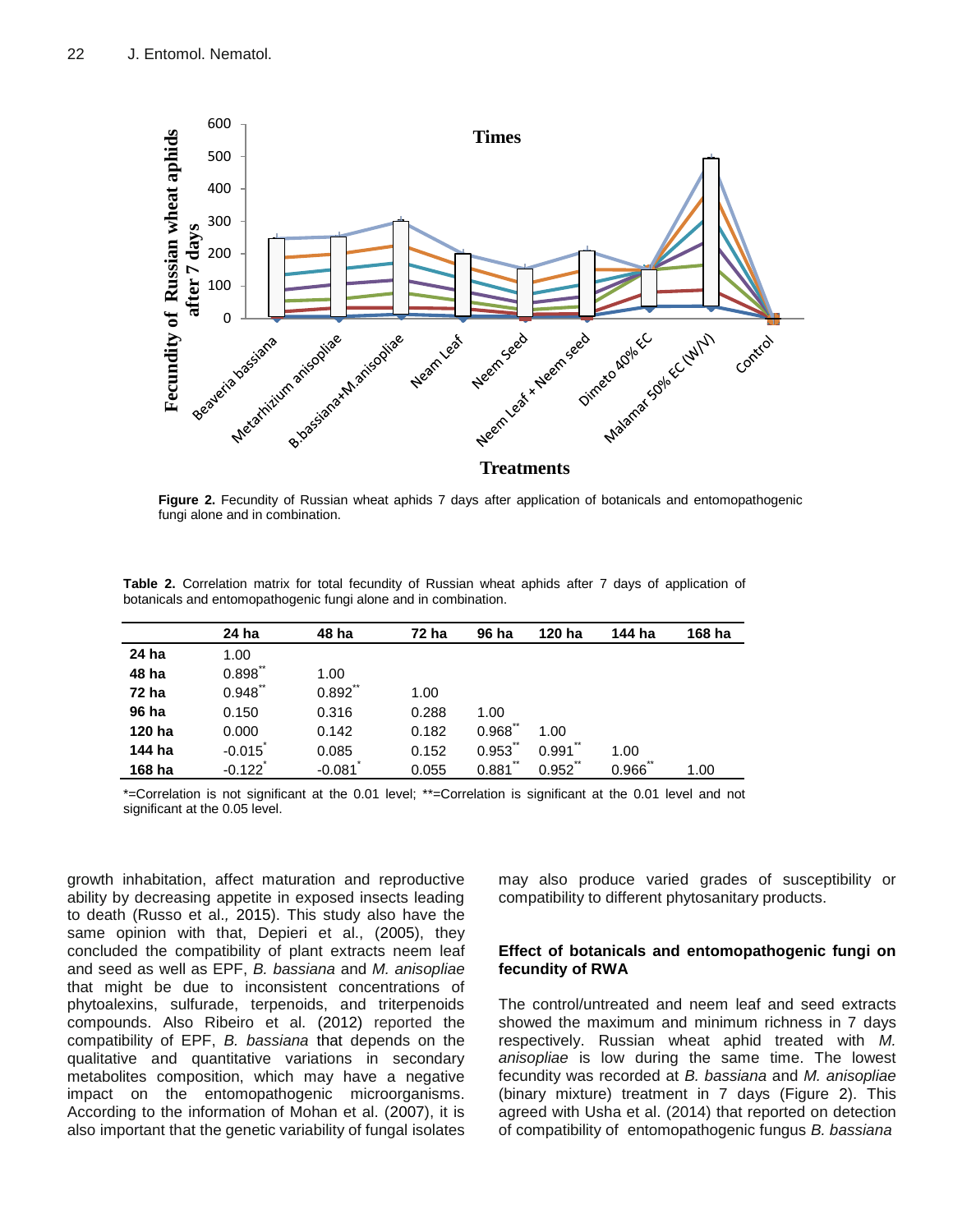(bals.) Vuill. with pesticides, fungicides and botanicals. The binary mixtures of *B. bassiana* and *M. anisopliae*  also showed substantial decrease in the success of Russian wheat aphid after exposure to the pests. So, the females in control treatment possessed lower reproductive fitness than at all other treatments ( $LSD =$ 23,  $CV = 23$ , and  $P < 0.001$ ). Fecundity is a critical aspect of insect population, which can be affected by entomopathogens and plant extracts as reflected in terms of lowered abundance, when *M. anisopliae* exposed to them in the study although variations were observed under different treatments. Treated aphids reproduced at slower rate than untreated ones, except when they were exposed to *M. anisopliae* and *B. bassiana* binary mixture. In the same way, Bayhan et al. (2006), neem extracts negatively affected the longevity as well as fecundity of cotton aphids. Similarly, Pavela et al. (2004) reported the lowest fecundity in cabbage aphids after exposure to systemic neem extract. Citrus aphids also produced lowered number of nymphs after they were exposed to neem seed extracts (Tang et al.*,* 2002). The negative effects of fungal infections on abundance and egg fertility were also reported, using fungal species *B. bassiana and M. anisopliae* on Russian wheat aphid (Wang and Knudsen, 1993)

Pearson's correlation coefficients for fecundity of Russian wheat aphids after 7 days of application of botanicals and entomopathogenic fungi alone and in combination are presented in [Table 2.](https://www.ncbi.nlm.nih.gov/pmc/articles/PMC4931424/table/insects-07-00012-t008/) A significant negative relationship was observed after 24 h and 144 h ( $r = 0.015$ ,  $p < 0.05$ ), indicating that not effective with a shorter time had lower efficacy during the initial application period. 24 h was also negatively correlated with 144 and 168 h. This means that the efficacy with the shortest after application time has a less effective rate of botanicals and entomopathogenic fungi alone and in combination. After 48 h application of botanicals and entomopathogenic fungi alone and in combination was negatively correlated with 168 h, meaning that these parameters cannot be used to predict the effectiveness of botanicals and entomo pathogenic fungi alone and in combination against RWA.

After 96 h applications of botanicals and entomopathogenic fungi alone and in combination had a significant positive correlation with 120, 144 and 168 h. After 120 h applications of botanicals and entomopathogenic fungi alone and in combination was positively correlated with 144 and 168 h, whereas 120 h was strongly correlated with 144 and 168 h. There was no correlation between 24, 48 and 72 h.

## **CONCLUSION AND FUTURE PROSPECTS**

In the end, the study showed that the binary mixtures or combinations effect of EPF and botanicals are particular in action. The control of Russian wheat aphid (*D. noxia*)

was benefitted by the applications of the binary mixtures of EPF and botanicals, but their efficacy depended upon the mixing components. A significant negative relationship was observed after 24h, and 144h (*r* = 0.015, *p* < 0.05), indicating that not effective with a shorter time had lower efficacy during the initial application period.24h was also negatively correlated with 168h. This means that the efficacy with the shortest after application time has a less effective rate of botanicals and entomopathogenic fungi alone and in combination. After 48h application of botanicals and entomopathogenic fungi alone and in combination was negatively correlated with 168h, meaning that these parameters cannot be used to predict the effectiveness of botanicals and entomopathogenic fungi alone and in combination against RWA with in shortest time. After 96h applications of botanicals and entomopathogenic fungi alone and in combination had a significant positive correlation with 120h, 144h and 168h. After 120h applications of botanicals and entomopathogenic fungi alone and in combination was positively correlated with 144 and 168 h, whereas 120 h was strongly correlated with 144 and 168 h. There was no correlation between 24, 48 and 72 h. However, more research is needed to fractionate and isolate the active ingredients responsible for the loss of aphids and to test their hazards and well-suited for a better biological control of Russian wheat aphids.

## **CONFLICT OF INTERESTS**

The authors have not declared any conflict of interests.

## **REFERENCES**

- Abbott WS (1925). A method of computing the effectiveness of an insecticide. Journal of Economic Entomology 18(2):265-267.
- Ali S, Ullah MI, Arshad M, Iftikhar Y, Saqib M, Afzal M (2017). Effect of botanicals and synthetic insecticides on Pieris brassicae (L., 1758) (Lepidoptera: Pieridae). Turkish Journal of Entomology 41(3):275- 284.
- Ali S, Farooqi MA, Sajjad A, Ullah MI, Qureshi AK, Siddique B, Waheed W, Sarfraz M, Asghar A (2018) Compatibility of entomopathogenic fungi and botanical extracts against the wheat aphid, Sitobion avenae (Fab.)(Hemiptera: Aphididae). Egyptian Journal of Biological Pest Control 28(1):97.
- Botha AM, Li Y, Lapitan NL (2006). Cereal host interactions with Russian wheat aphid: A review. Journal of Plant Interactions 1(4):211-222.
- Anon (1989). Horticultural production guidelines. Farm management Handbook Vol. 5. Nairobi, Kenya 220 p.
- Aslam M, Razaq M, Akhter W, Faheem M, Ahmad F (2005). Effect of sowing date of wheat on aphid (*Schizaphis gramium* RONDANI) population. Pakistan Entomology 27(1):79-82.
- Barbarin AM, Jenkins NE, Rajotte EG, Thomas MB (2012). A preliminary evaluation of the potential of *Beauveria bassiana* for bed bug control. Journal of Invertebrate Pathology 111:82-85.
- Bayhan SO, Bayhan E, Ulusoy MR (2006). Impact of neem and extracts of some plants on development and fecundity of Aphis Gossypii Glover (Homoptera: Aphididae). Bulgar Journal of Agricultural Science 12:781-787.
- Hundie B, Verkuiji H, Mawangi W, Tanner DG (2000). Adaptation of improved wheat technologies in Adaba and Dodola Woredas of the